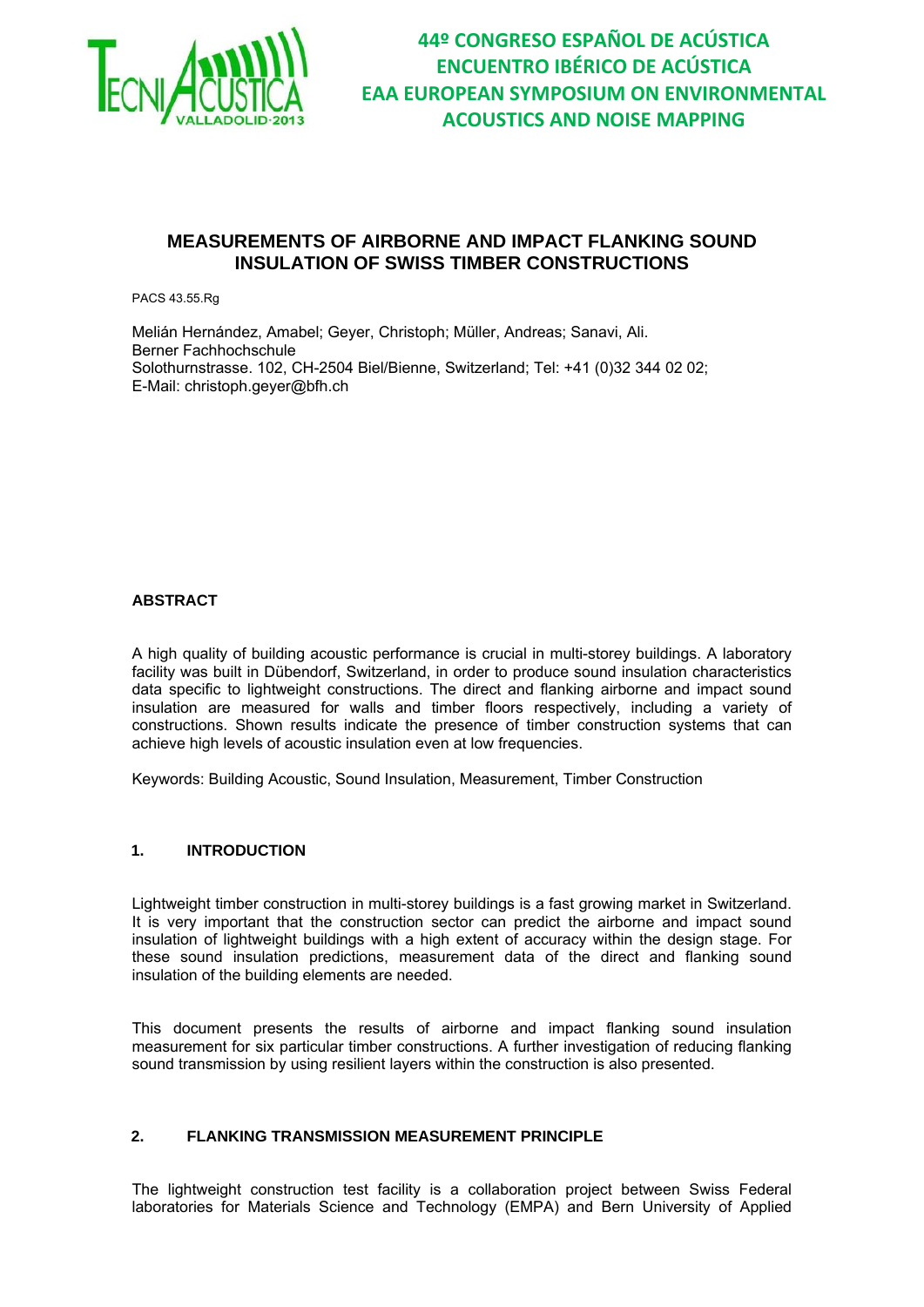

Sciences (BFH) and is situated in Dübendorf, Switzerland. It consists of two massive concrete walls and a massive concrete plate. Within the massive frame of the laboratory, rooms of maximum 4 all together, can be built with lightweight construction elements, one above or side by side the other.

Measurement of normalized flanking airborne sound level difference between two rooms,  $D_{n,f}$ and normalized flanking impact sound level,  $L_{n,f}$  were conducted in accordance with international standard EN ISO 10848-1:2006 [1].

### 2.1. Flanking Transmission Of Airborne Sound

Normalized flanking level difference, D<sub>nf</sub>, is defined in international standard EN ISO 10848-1:2006 [1] as "difference in the space and time averaged sound pressure level produced in two rooms by one or more sound sources in one of them, when the transmission only occurs through a specified flanking path"

$$
D_{n,f} = L_1 - L_2 - 10 \log \left( \frac{A}{A_0} \right) \text{ in dB} \tag{1}
$$

In which,

- $\bullet$  L<sub>1</sub> is the average sound pressure level in the source room, in dB;
- $\bullet$  L<sub>2</sub> is the average sound pressure level in the receiving room, in dB;
- A is the equivalent sound absorption area in the receiving room, in  $m^2$ ;
- A<sub>0</sub> is the reference equivalent sound absorption area,  $A_0 = 10m^2$ .

Equation 1 is only valid if the flanking sound transmission of the test specimen wall is much higher than all other sound transmission paths between the two rooms. To achieve the definition given in EN ISO 10848:2006 [1], the following is carried out.

At first, airborne sound level difference,  $D'_{n,max}$  is measured between the two rooms, when flanking transmission reduction is at its maximum. This measurement is performed when *Default Elements* are applied within the laboratory flanking paths. The measurement incorporating *Default Elements* is carried out in accordance with EN ISO 10140-2:2010 [2]. Definition and construction build up for the *Default Elements* are provided further in the document.

Secondly two *Default Elements*, one from the top and one from bottom room, both on the same side of the laboratory are replaced by the test specimen wall. In a second measurement, the normalized level difference,  $D'_n$  between the two rooms is measured according to procedure given in EN ISO 10140-2:2010 [2].

The normalized flanking level difference,  $D_{\text{nf}}$  is calculated from the two measurements of the sound insulation between the rooms  $D'_{n,max}$  and  $D'_{n}$  according to:

$$
D_{nf} = \begin{cases} D'_{n} \text{ for } D'_{n,max} - D'_{n} > 15 \text{ dB} \\ -10\log\left(10^{\frac{-D'n}{10}} - 10^{\frac{-D'n,max}{10}}\right) & \text{for } 6 \text{ dB} < D'_{n,max} - D'_{n} \le 15 \text{ dB} \\ \\ D'_{n} + 1.3 \text{ dB} & \text{for } D'_{n,max} - D'_{n} \le 6 \text{ dB} \end{cases} \tag{2}
$$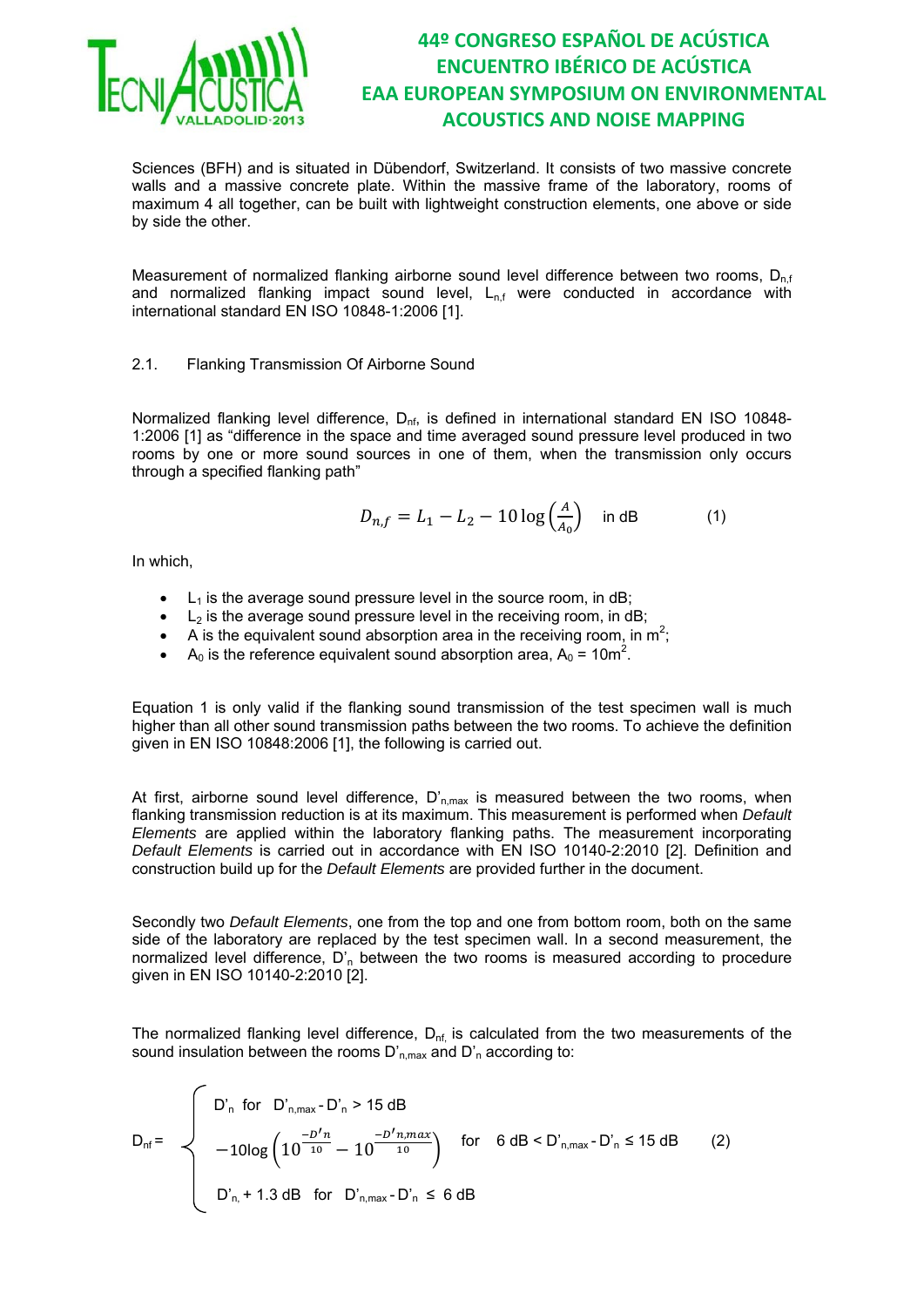

In which:

- $\bullet$   $\Box'_{\rm nf}$  is the normalized flanking sound pressure level difference of the test specimen
- $D'_n$  is the normalized sound level difference between the two rooms with the test specimen
- $D'_{n,max}$  is the maximal normalized sound level difference between the two rooms, measured with the *Default Elements*.

The corresponding equation for the impact sound is:

$$
L_{nf} = \begin{cases} L'_{n} \text{ for } L'_{n} - L'_{n,min} > 15dB \\ 10 \log \left( 10^{\frac{L'}{10}} - 10^{\frac{L'}{10}} \right) & \text{for } 6dB < L'_{n} - L'_{n,min} \le 15dB \\ L'_{n} - 1.3 dB \text{ for } L'_{n} - L'_{n,min} \le 6 dB \end{cases}
$$
(3)

Where:

- $L_{\text{nf}}$  is the normalized flanking impact sound pressure level difference of the test specimen
- $L_n$  is the normalized impact sound pressure level between the two rooms with the test specimen
- $L_{n,min}$  is the minimal normalized impact sound pressure level between the two rooms, measured with the *Default Elements*.
- 2.2. Default Elements For Maximum Sound Insulation Of The Testing Site

To detect the maximum sound insulation of the laboratory, the massive walls are covered with high quality acoustic linings. The *Default Elements* are double walls with massive timber plates with special lightweight elements which minimize flanking sound transmission used within the construction.

| Laver                                                                          | Thickness (mm)  |
|--------------------------------------------------------------------------------|-----------------|
| Solid wood board                                                               | 80              |
| Cavity filled with mineral wool                                                | 100             |
| Solid wood board                                                               | $2 \times 80$   |
| Cavity of the acoustic lining with sub construction and 100 mm<br>mineral wool | 175             |
| Gypsum fibre board                                                             | $2 \times 12.5$ |

Table 1. Construction build-up of the *Default Elements*.

The sound pressure level in the receiving room for the impact sound measurement was generated by placing a standard tapping machine on the floor. Six positions were used at fixed and randomly distributed locations. For the airborne noise, the sound pressure level was generated by placing a dodecahedron loudspeaker at two positions. Frequency range of measurements covers all the one third octave bands from 50 Hz to 5.000 Hz.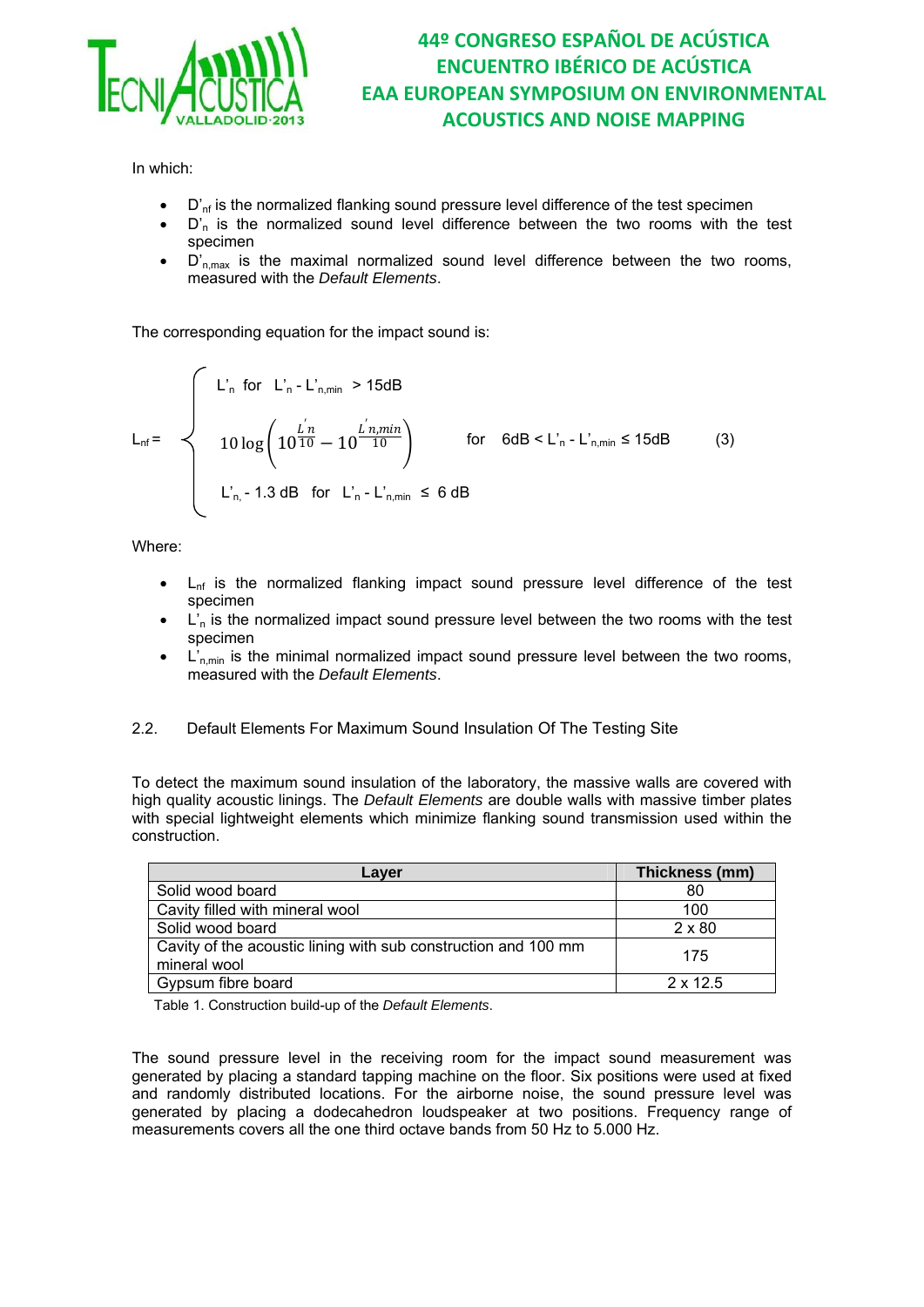

### **3. TEST SPECIMEN**

### 3.1. Separating Timber Floor

The separating floor consists of a timber construction with timber beams and plates. In table 2 the different floor types that have been measured are described from top to bottom.

| <b>Construction Description</b>                                                                                                                             |                                                         |  |  |
|-------------------------------------------------------------------------------------------------------------------------------------------------------------|---------------------------------------------------------|--|--|
| Cement plate of the floating floor (80 mm)                                                                                                                  |                                                         |  |  |
| Mineral wool as impact sound insulation (20 mm; s'=9MN)                                                                                                     |                                                         |  |  |
| Thermal insulation made of EPS (30 mm)                                                                                                                      |                                                         |  |  |
| Concrete plates as weight load (60 mm)                                                                                                                      |                                                         |  |  |
| Timber board as upper cladding of the timber floor (27 mm)                                                                                                  |                                                         |  |  |
| Wooden beam, cavity in between filled with 16 cm mineral wool (240 x 80 mm)                                                                                 |                                                         |  |  |
| Timber board as lower cladding of the timber floor (27 mm)                                                                                                  |                                                         |  |  |
| Gypsum fibre board (15 mm)                                                                                                                                  |                                                         |  |  |
| Suspended ceiling with elastic fixings, a double cladding of 15 mm gypsum fibre board and a 80 mm thick layer of<br>mineral wool inside the cavity (135 mm) |                                                         |  |  |
| Type Floor 1                                                                                                                                                |                                                         |  |  |
| Without a suspended ceiling                                                                                                                                 | 8<br>្តុឌ<br>$\frac{1}{9}$<br>$\frac{5}{2}$<br>$n -$    |  |  |
| Type Floor 2                                                                                                                                                |                                                         |  |  |
| With a suspended ceiling with a stiff sub construction consisting of wooden laths<br>and single cladding of 15 mm gypsum fibre boards                       | g<br>$8\frac{3}{20}$<br>$\frac{27}{164}$<br>240         |  |  |
| Type Floor 3                                                                                                                                                |                                                         |  |  |
| With a suspended ceiling with fixings using resilient elements and a single<br>cladding of 15 mm gypsum fibre board                                         | ainm na matala 23.<br>8 <sub>5</sub>                    |  |  |
| Type Floor 4                                                                                                                                                |                                                         |  |  |
| With a suspended ceiling with fixings using resilient elements and a double<br>cladding of 15mm gypsum fibre board                                          | is.<br>$\frac{8}{18}$<br><u>a a dhiinimiinii aa aff</u> |  |  |

Table 2. Description of the different floor constructions from top to button.

The following table summarizes the acoustic measurement results, direct airborne and impact sound insulation of the different timber floors in terms of single number values, the weighted normalized sound level difference,  $D_{n,w}$  and the weighted normalized impact sound pressure level  $L_{n,w}$  and the corresponding spectrum adaption terms according to EN ISO 717 part 1 and 2 [3, 4].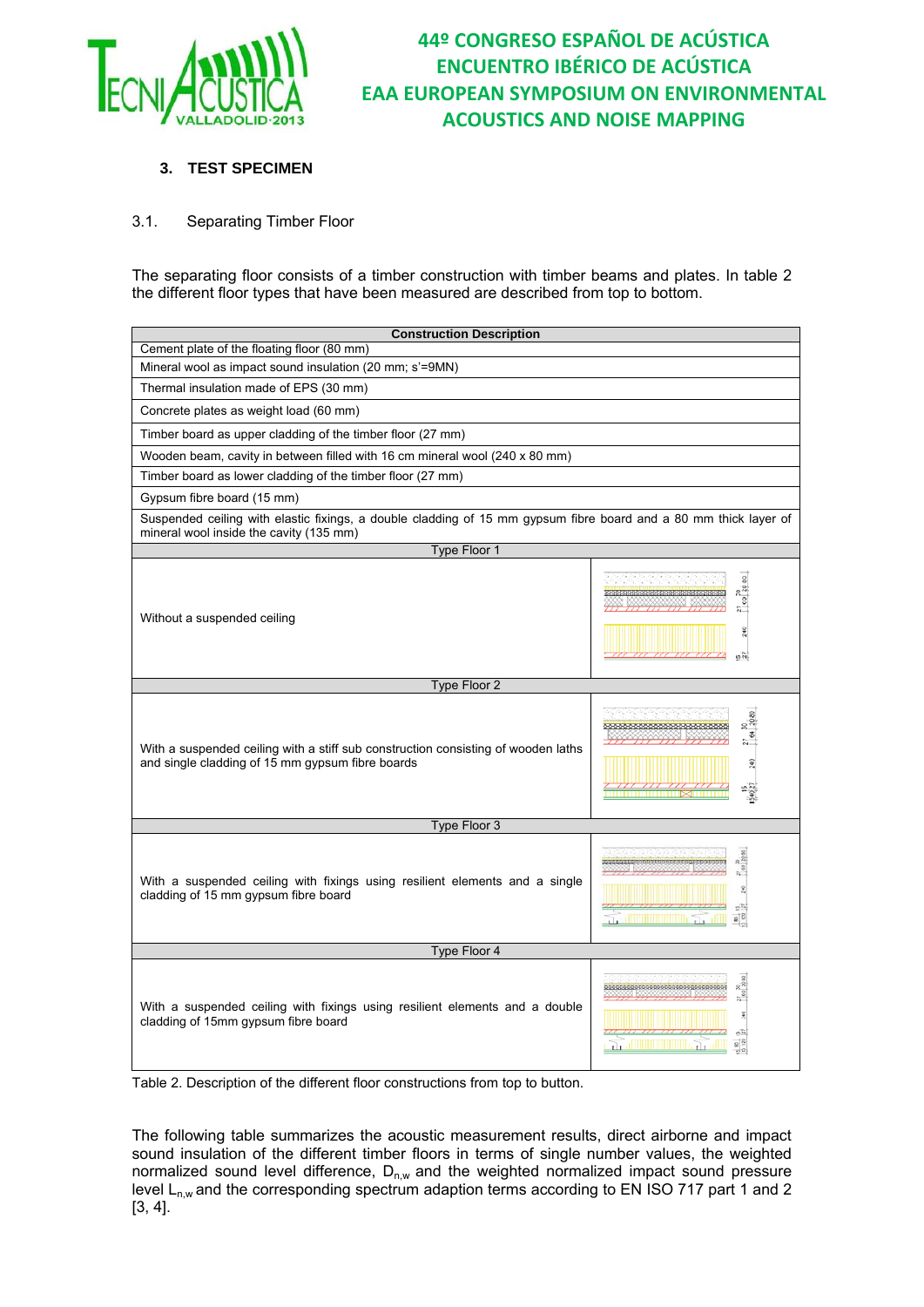

| Airborne Sound<br>$D_{n,w}(C; C_{50-5000})$ | <b>Impact Sound</b><br>$L_{n,w}$ (C <sub>1</sub> , C <sub>1,50-2500</sub> ) |  |
|---------------------------------------------|-----------------------------------------------------------------------------|--|
| 72 (-6; -13) dB                             | 47 (0; 8) dB                                                                |  |
| 74 (-7; -19) dB                             | 43 (3; 15) dB                                                               |  |
| $81 (-4; -18) dB$                           | 28 (6, 27) dB                                                               |  |
| $80(-3; -13)$ dB                            | $23(3; 23)$ dB                                                              |  |
|                                             |                                                                             |  |

Table 3. Resume of the acoustic measurements of the direct airborne and impact sound insulation of the timber floors.

#### 3.2. Flanking Timber Walls

To analyse the flanking sound transmission for timber stud wall constructions, the following walls have been built up with the Floor Type 3.

| <b>Description</b>                                                                                                                                                                                                                               |                                                       |  |  |
|--------------------------------------------------------------------------------------------------------------------------------------------------------------------------------------------------------------------------------------------------|-------------------------------------------------------|--|--|
| Wall Type 1                                                                                                                                                                                                                                      |                                                       |  |  |
| Oriented strand board (15 mm)                                                                                                                                                                                                                    |                                                       |  |  |
| Timber stud in a distance of 625 mm, cavity filled with mineral wool (240 x 60 mm)                                                                                                                                                               |                                                       |  |  |
| Oriented strand board (15 mm)                                                                                                                                                                                                                    | 1.5<br>15<br>240                                      |  |  |
| Wall Type 2                                                                                                                                                                                                                                      |                                                       |  |  |
| Wall Type 1 +<br>Second cladding of the timber stud wall with a gypsum fibre board (15 mm)                                                                                                                                                       | $\begin{bmatrix} 15 \\ 15 \end{bmatrix}$<br>240<br>15 |  |  |
| Wall Type 3                                                                                                                                                                                                                                      |                                                       |  |  |
| Wall type 1 +<br>Rigid fixed acoustical lining with a single cladding, consisting of:<br>. Sub construction with 60 mm x 40 mm wooden laths, cavity filled with mineral wool (60<br>mm)<br>• Cladding of gypsum fibre board (15 mm)              | $\frac{15}{15}$ 60<br>$\frac{15}{15}$<br>15<br>240    |  |  |
| Wall Type 4                                                                                                                                                                                                                                      |                                                       |  |  |
| Wall type 3 +<br>Second cladding of the acoustic lining with a gypsum fibre board (15 mm)                                                                                                                                                        | 15,60,15<br> 15       15 <br>15<br>240                |  |  |
| Wall Type 5                                                                                                                                                                                                                                      |                                                       |  |  |
| Wall Type 1 +<br>Elastic acoustic lining with a single cladding consisting of:<br>• Sub construction of 24 mm x 48 mm wooden laths, with elastic fixings, cavity filled with<br>mineral wool (41 mm)<br>• Cladding of gypsum fibre board (15 mm) | 15 15<br>15<br>240<br> 41                             |  |  |
| Wall Type 6                                                                                                                                                                                                                                      |                                                       |  |  |
| Wall type 5 +<br>Second cladding of the acoustic lining with a gypsum fibre board (15 mm)                                                                                                                                                        | 240<br>15<br>4115                                     |  |  |

Table 4. Construction specifications for test timber stud walls from outer face to inner face.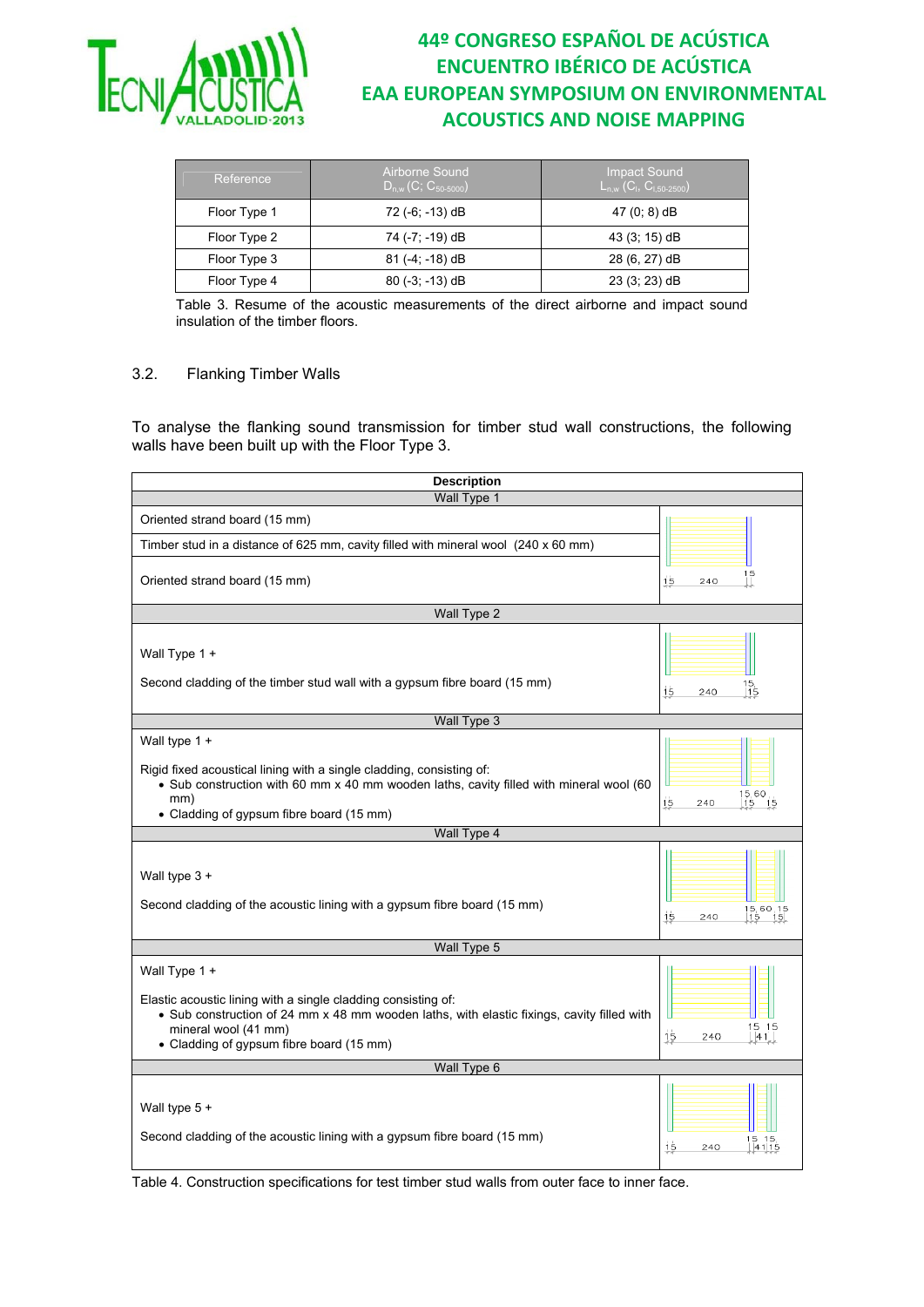

The results of the measurements are presented in table 5 in terms of single number values, the weighted normalized flanking sound level difference,  $D_{nf,w}$  and the weighted normalized flanking impact sound pressure level,  $L_{nf,w}$  and the corresponding spectrum adaption terms.

| Reference                                                                                                                                                                                | Airborne Sound<br>$D_{nf,w}(C; C_{50-5000})$ | <b>Impact Sound</b><br>$L_{nf,w}(C_1, C_{1,50-2500})$ |  |
|------------------------------------------------------------------------------------------------------------------------------------------------------------------------------------------|----------------------------------------------|-------------------------------------------------------|--|
| Wall Type 1                                                                                                                                                                              | $60$ (-2; -2) dB                             | $37$ (-3; 18) dB                                      |  |
| Wall Type 2                                                                                                                                                                              | 69 (-4; -7) dB                               | 32 (1; 22) dB                                         |  |
| Wall Type 3                                                                                                                                                                              | 73 (-2; -7) dB $^{1}$ )                      | 35 (1, 20) dB                                         |  |
| Wall Type 4                                                                                                                                                                              | 76 (-2; -8) dB $^{1}$                        | 34 (1; 21) dB                                         |  |
| Wall Type 5                                                                                                                                                                              | 87 (-5; -18) dB $^{1}$ )                     | 28 (4; 26) dB                                         |  |
| Wall Type 6                                                                                                                                                                              | 91 (-7; -22) dB <sup>1)</sup>                | 27 (4; 28) dB                                         |  |
| $1$ Measures using the intensity probe. High airborne sound insulation of the flanking timber stud<br>walls have been measured with an intensity probe according to EN ISO 15186 [5, 6]. |                                              |                                                       |  |

Table 5. Single number values and the corresponding spectrum adaption terms of the sound insulation of the flanking airborne and impact sound insulation of the flanking timber walls.

#### 3.3. Influence Of Using Resilient Layers

Floor type 3 together with wall type 1 and wall type 2 are used to investigate the influence of using resilient layer in the wall-floor-junction on sound insulation performance of timber construction.

The modifications to the base construction are as follow:

- Resilient layer between the upper and lower wall (position 1 in figure 1)
- Resilient layer between the ceiling and the lower wall (position 2 in figure 1)
- The two above together



Figure 1. Basic construction of test junction indicating where the resilient layers have been introduced.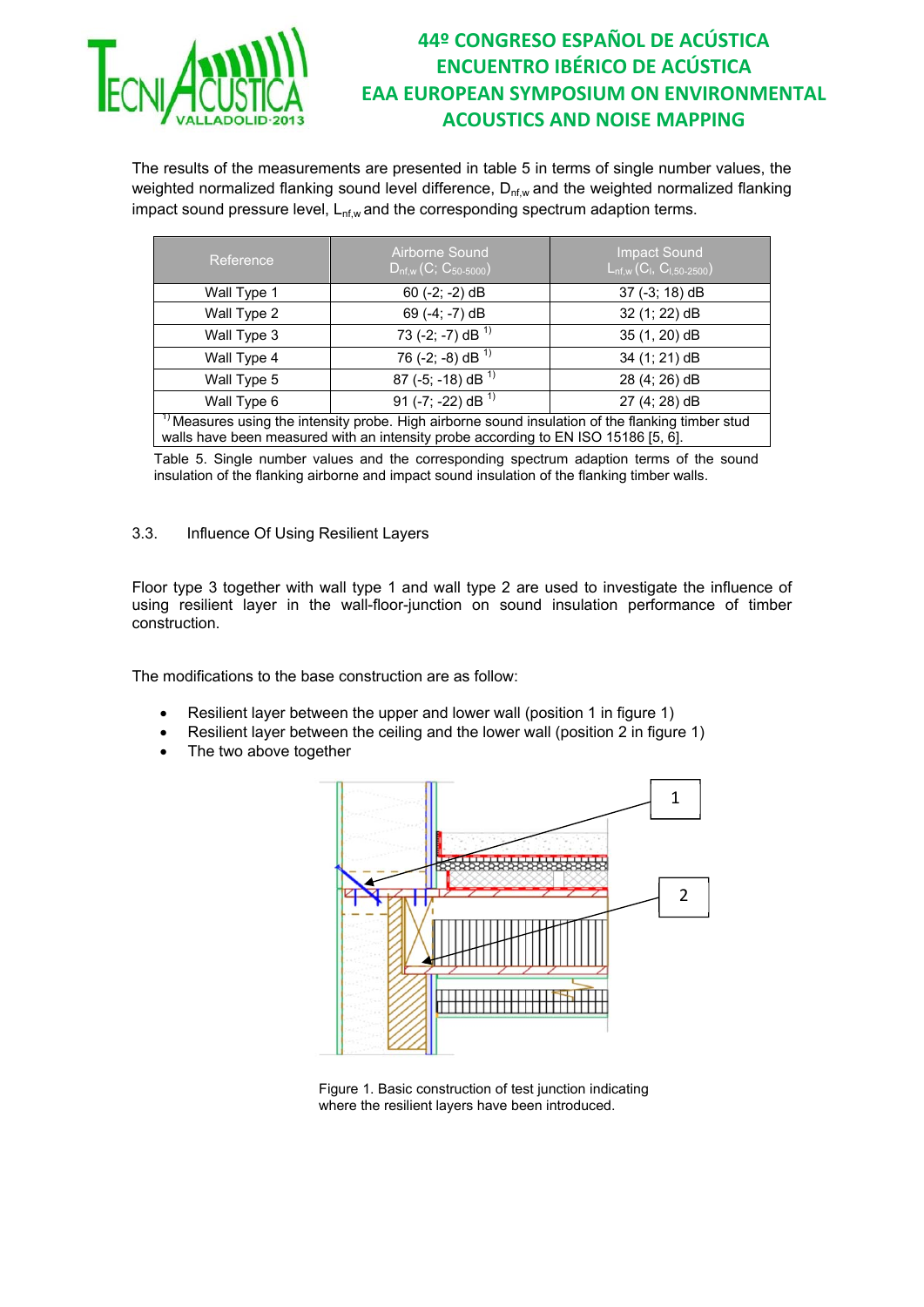

The following table shows the results of measurements of the different junction configurations in terms of single number values, the weighted normalized flanking sound level difference,  $D_{nfw}$ and the weighted normalized flanking impact sound pressure level,  $L_{nfw}$  and the corresponding spectrum adaption terms according to EN ISO 717 part 1 and 2 [3,4].

| <b>Construction Type</b> | <b>Test Junction Configuration</b>                                  | $D_{n.f}$<br>$(C; C_{50-5000})$ | $L_{n,f}$<br>$(C_1; C_{150-5000})$ |
|--------------------------|---------------------------------------------------------------------|---------------------------------|------------------------------------|
| Wall Type 1              | <b>Basic Construction</b>                                           | $60$ (-2; -2) dB                | 37 (-3; 18) dB                     |
|                          | Resilient layer between upper and lower<br>walls                    | 68 $(-3, -5)$ dB                | 35 (1; 19) dB                      |
|                          | Resilient layer between ceiling and walls                           | 66 $(-2, -5)$ dB                | $32(2; 23)$ dB                     |
|                          | Resilient layer between ceiling and wall +<br>upper and lower walls | 69 $(-5; -8)$ dB                | 34 (0; 22) dB                      |
| Wall Type 2              | <b>Basic Construction</b>                                           | 69 (-4; -7) dB                  | 32 (1; 22) dB                      |
|                          | Resilient layer between upper and lower<br>walls                    | 76 (-5; -11) dB                 | $33(2; 22)$ dB                     |
|                          | Resilient layer between ceiling and wall<br>+upper and lower walls  | 77 (-6; -15) dB                 | 30 (4; 25) dB                      |

Table 6. Single number values and spectrum adaption terms of the sound insulation of the flanking airborne and impact sound insulation of the flanking timber walls, using different configurations for wall test junctions with resilient layers.

### **4. CONCLUSIONS**

The first measurement results of the sound insulation of Swiss timber floors and timber stud walls indicate that the airborne and impact sound insulation of these constructions are high enough to fulfil the enhanced requirements of the regulations in Switzerland, with a high standard of sound insulation, for multi storey timber construction buildings.

Regarding to the insertion of the resilient layers, it can be said that the airborne flanking sound insulation is improved for single and double leaf layers. The maximum insulation has been achieved when resilient layers are deployed in both locations (position 1 and 2).

The measurements are going on to determine the airborne and impact sound insulation of different types of timber constructions used in Switzerland. In the future, all the measurement results will be included in a web based database to provide input parameters which are required for predicting the sound insulation in lightweight buildings.

### **5. ACKNOWLEDGMENT**

The measurements have been performed as a part of the research program Forschungsschwerpunkt Schallschutz im Holzbau, a joint project of Bern University of Applied Sciences and Lignum. We would like to thank the Swiss Bundesamt für Umwelt, BAFU and the industrial partners for the funding of the project.